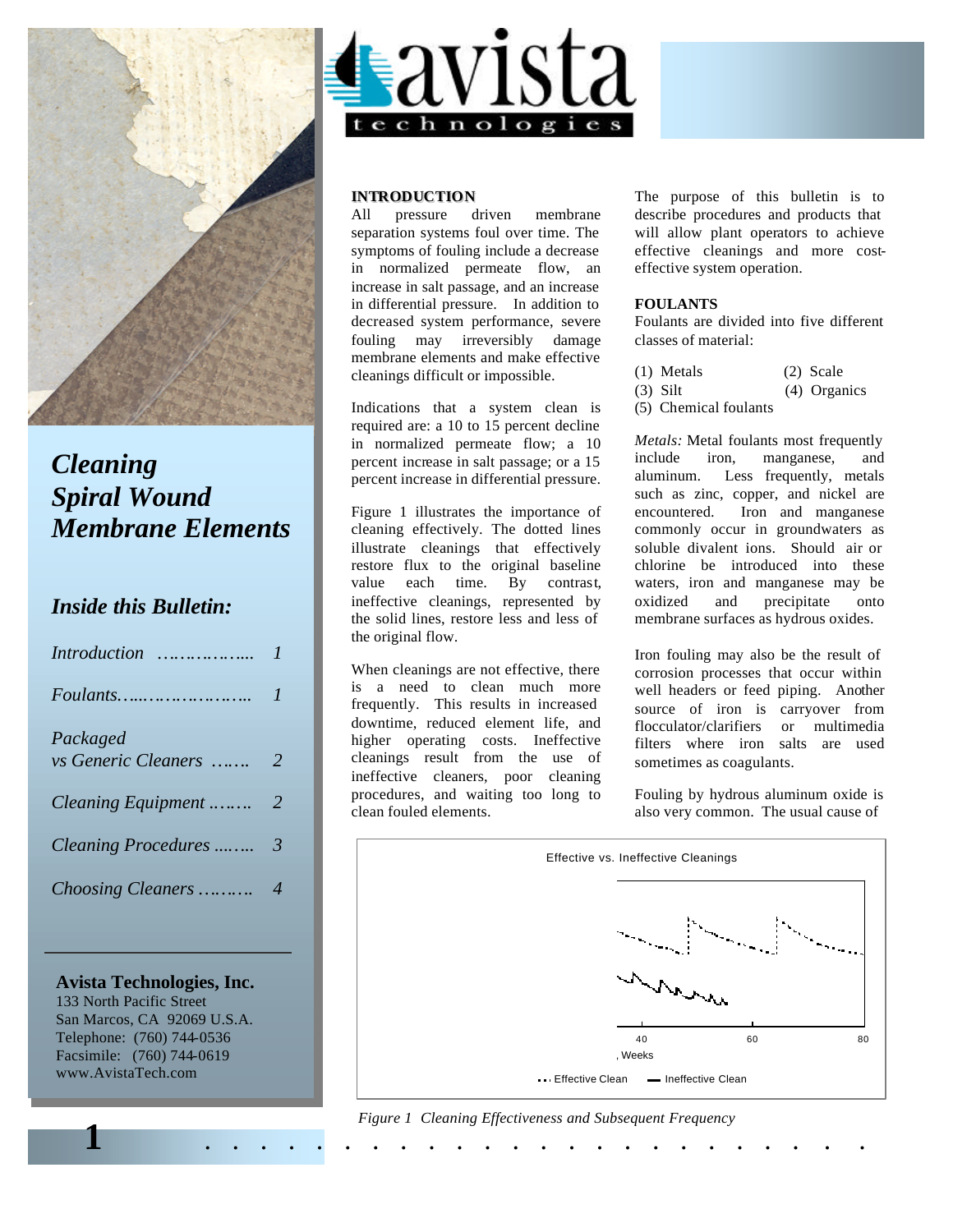this type of fouling is carryover of flocculated solids from filtration processes that employ aluminum salts as coagulants.

*Scale:* Supersaturation of certain sparingly soluble salts can lead to scaling of membrane surfaces and feed spacers. The most common scale formers are calcium carbonate and the sulfates of calcium, barium, and strontium. Less common scales are silica and calcium fluoride. Silica scale, when it does occur, is very troublesome, as it is difficult to remove safely from membrane elements.

*Colloids and Silt:* Colloids and silt are the most common foulants and examples include clays, colloidal silica, and bacteria. Colloids are particles less than about one micron in diameter and do not settle from solution upon standing. Silt particles have diameters greater than one micron in diameter and will settle from solution.

*Organics:* Humic and fulvic acids result from the degradation of leaves and other vegetation and occur frequently in surface waters. These acids can cause serious membrane fouling depending upon their exact nature and the ionic composition of the feedwater and will foul polyamide to a greater extent than cellulose acetate membranes. Acids with higher molecular weights are more serious foulants than those with lower weights. Calcium and magnesium ions may contribute to humic and fulvic acid fouling by binding together anionic groups of membranes and acids.

Biologically derived organic foulants include the slime exuded from bacteria and filamentous fungi as well as the microorganisms themselves. Slime contains both polysaccharide and protein components. Slime may originate in the feedwater and be carried downstream to the membrane separation systems, but more frequently it forms insitu through the growth of microorganisms on membrane surfaces.

*Chemical Foulants*: Chemical fouling generally results from feeding two or more incompatible chemicals ahead of membrane separation systems. The most common example is the precipitation of polymeric antiscalants by organic coagulants.

#### **PACKAGED VS. GENERIC CLEANERS**

Plant operators have the choice of cleaning membrane systems with generic chemicals or commercial cleaning formulations. Generic cleaners, such as citric acid and trisodium phosphate, have an arguable cost advantage. However, this contrasts with the greater effectiveness of many commercial cleaners, the time required to mix generic cleaners, and the chance that generics may damage membrane element components (high or low pH excursions).

In general, good commercial cleaners are more effective than generic chemicals because they contain a "team" of ingredients that work together to remove foulants. Typical Avista Technologies cleaners contain the following categories of ingredients.

*Buffers:* maintain the cleaning solution pH in the range necessary for the other ingredients to work at their maximum efficiency. Buffers also maintain the pH in a range that is compatible with membranes and other element components.

*Surfactants:* wet surfaces and enable the other cleaner components to penetrate foulant layers.

*Builders:* complex divalent ions such as calcium and magnesium that may render surfactants inactive.

*Chelants:* sequester heavy metals such as iron and manganese as well as the components of many scales.

*Dispersants:* disperse colloids and silt components that are not capable of being dissolved by the cleaner. Dispersants and surfactants work in concert.

*Hydrotropes:* are organic substances added to some of the Avista products to dissolve targeted organic foulant components such as bacterial slime.

*Redox Controllers:* Several of the Avista products contain ingredients that raise or lower the oxidation potential of the cleaning solution. Reducing agents help dissolve iron and manganese. Mild oxidizing agents help remove organic foulants.

*Iron fouling may also be the result of corrosion processes that occur within well headers or feed piping.*

### **CLEANING EQUIPMENT**

Figure 2 shows the equipment needed for cleaning. The cleaning tank, made of non-corrosive materials such as reinforced plastic, should be sized to hold a volume equal to the total volume of water contained in first stage pressure vessels, cleaning system hoses, and cartridge filter holder. Fit the tank with a cover, heating units, temperature and level controls. If the cleaning tank is not in a well-ventilated area, provide it with an exhaust fan.

Use a 316 stainless steel cleaning pump and size it according to the guidelines set forth in the next section. A centrifugal pump is most suitable for flexibility. When hoses connect the cleaning skid with the RO system, they must be of an adequate pressure rating and located in a way that kinking does not occur. Locate return line below the water line to reduce splashing and foaming.

Locate a 5 micron filter after the cleaning pump to remove dislodged solids that could plug element feed passages. Locate a safety strainer upstream of the cleaning pump.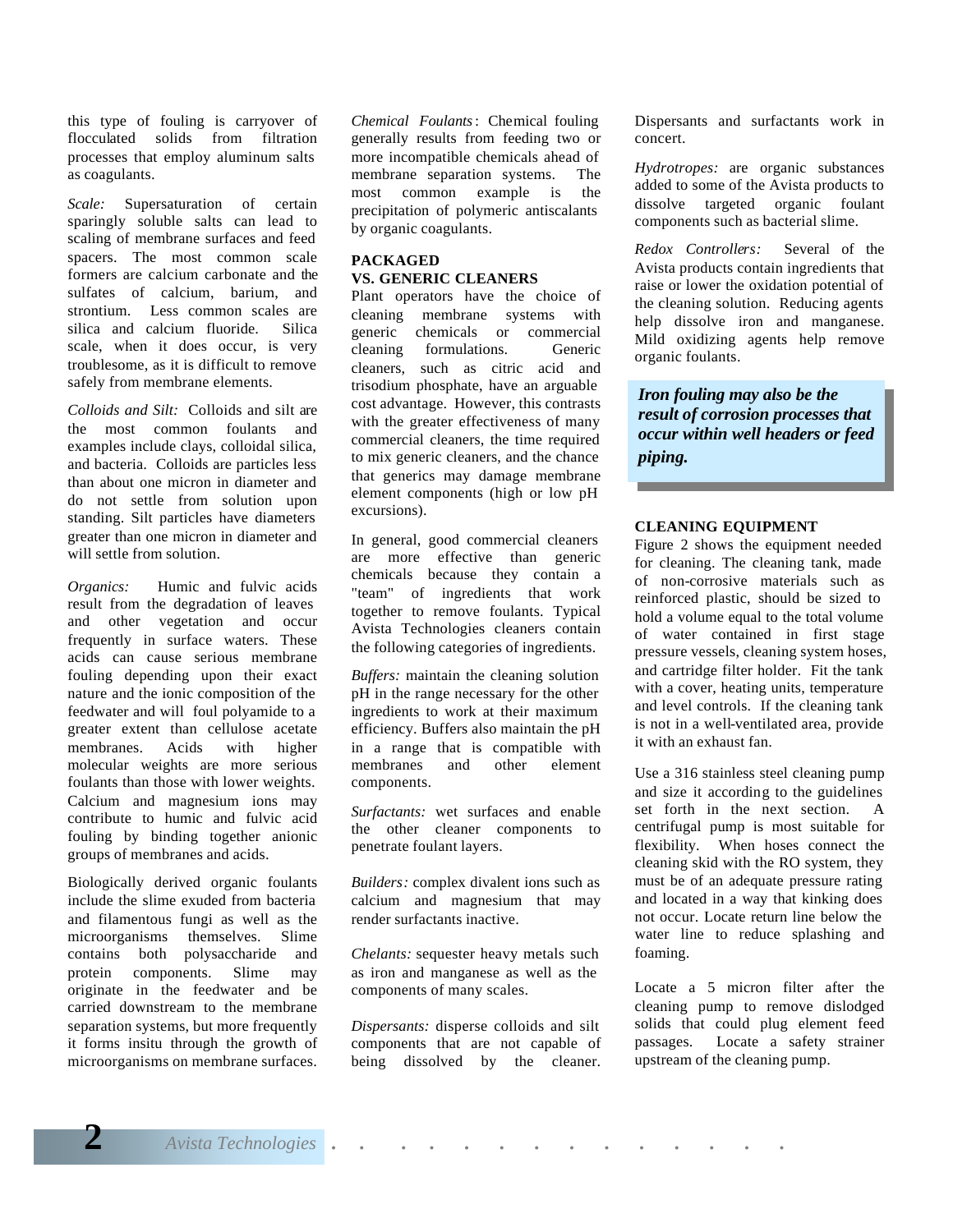Provide appropriate valves to control system pressure and permit drainage and flushing of tank and lines. A flow meter is necessary to establish the proper rates through the pressure vessels. Locate a by-pass line around the cleaning tank to help control flowrate and to mix or dissolve cleaners.

#### **CLEANING PROCEDURES**

Good cleaning procedures are essential to achieving effective cleanings. This section of the cleaning bulletin outlines these procedures. For custom cleaning instructions, please feel free to contact the Avista Technologies customer service department.

*Flow and Pressures:* Clean one stage at a time. Recirculate cleaning solution through each stage for a minimum of one hour. Flow at the maximum rate recommended by the element manufacturer. Use the guidelines listed in Table 1 if this rate is not known.

Clean at the minimum pressure needed to achieve the desired flow of cleaning solution through the pressure vessels. Low pressure minimizes permeation and reduces the convective force that holds foulants to membrane surfaces. In general, do not exceed 60 PSIG.

*Dilution Water:* Prepare cleaning solutions from either RO permeate or DI water.

*Flushing:* Flush the system with RO permeate or DI water prior to and after cleaning. If two cleaners are used sequentially, flush the system with RO permeate or DI water between the cleanings.

*Temperature:* Clean at the maximum temperature allowed by the element manufacturer. For thinfilm polyamide elements,  $50^{\circ}$ C (122 $^{\circ}$ F) is both safe and effective. When cleaning cellulose acetate elements, do not exceed 35°C.

*Cleaner Quantity:* The total volume of water in the cleaning loop must be determined before the amount of cleaner required is calculated. This volume includes water contained in the cleaning tank, pressure vessels, hoses, and cartridge filter housing. Volume estimates for pressure vessels (containing elements) and hoses are listed in tables 2 and 3, respectively. Cartridge filter housing volumes may be determined by contacting the manufacturer.

Table 4 illustrates the calculation of total system volume for a system designed in a 4:2 array with six 8-inch by 40-inch elements per vessel. There are 200 feet of 3 inch diameter hose used to connect the cleaning skid with the RO system. The cartridge filter housing contains 15 gallons of water. Cleaning tank volume is set to equal the volume of water contained in the hoses, pressure vessels, and cartridge filter holder.

Summation of these volumes gives a total of 466 gallons of water needed to perform a first stage clean. Cleaning of the second stage requires a minimum volume of 322 gallons.

Avista Technologies recommends a one weight percent cleaner concentration for light fouling and a two percent concentration for moderate to severe fouling. To prepare a 1% solution, add 4.3 pounds of cleaner per 50 gallons of water. A 2 % solution requires 8.5 pounds of cleaner added to 50 gallons of water.

In the example, the quantity of cleaner needed to make a 2 % solution for a first stage clean is  $466/50 \times 8.5 = 79.2$ pounds. By a similar calculation, the quantity of cleaner required for the second stage is  $322/50 \times 8.5 = 54.7$ pounds. Following the cleaning of the first stage, the same cleaning solution may be used to clean the second stage provided that the pH is still in the recommended range, and the solution is not turbid.

### **CHOOSING CLEANERS**

Coupled with the need to employ proper cleaning procedures, the choice of the proper cleaner or cleaner combinations is essential. Factors include the nature of the foulant or



*Figure 2 Cleaning Equipment*